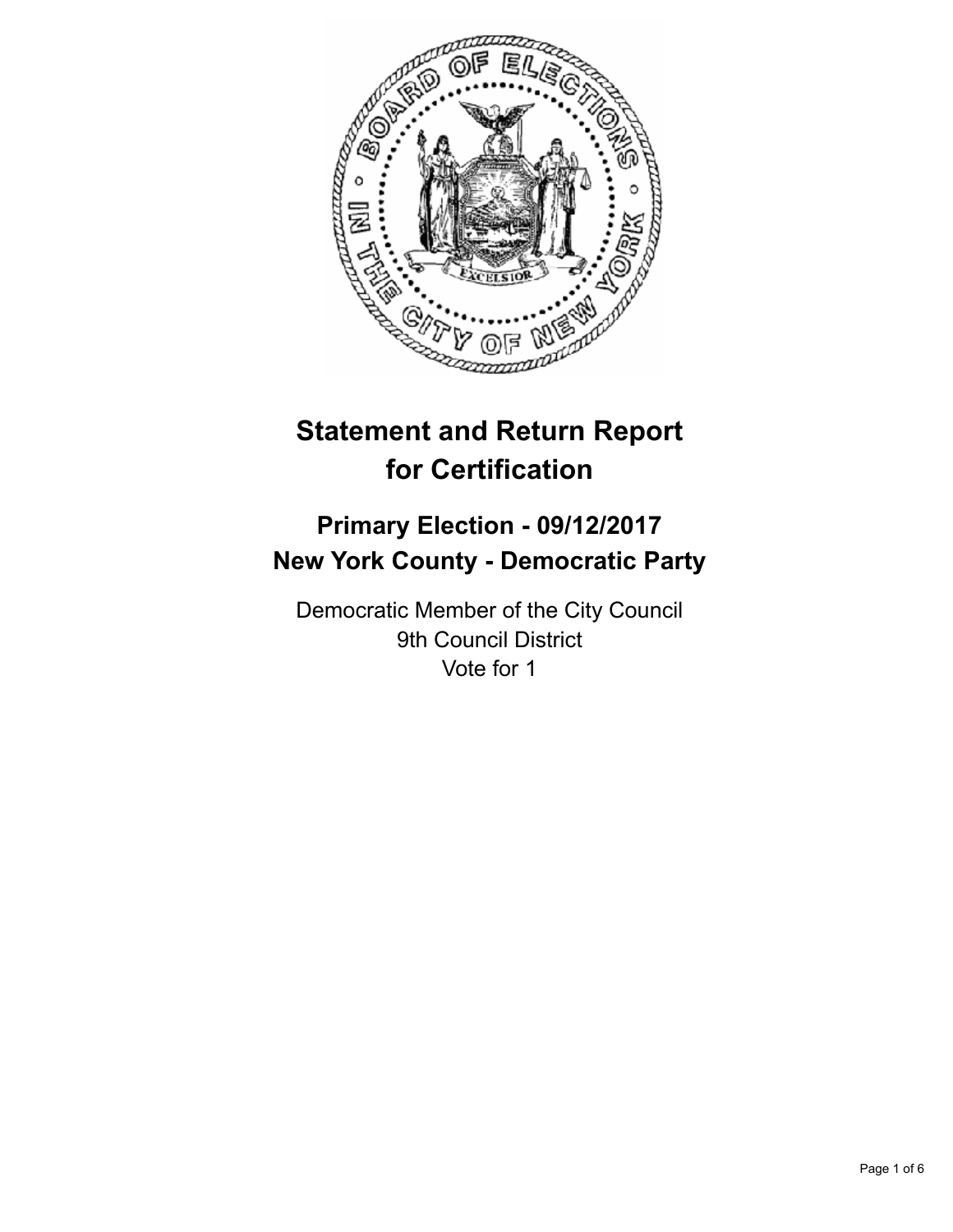

### **Assembly District 68**

| <b>PUBLIC COUNTER</b>                                    | 2,330          |
|----------------------------------------------------------|----------------|
| MANUALLY COUNTED EMERGENCY                               | 0              |
| <b>ABSENTEE / MILITARY</b>                               | 97             |
| <b>AFFIDAVIT</b>                                         | 12             |
| <b>Total Ballots</b>                                     | 2,439          |
| Less - Inapplicable Federal/Special Presidential Ballots | $\Omega$       |
| <b>Total Applicable Ballots</b>                          | 2,439          |
| <b>TYSON-LORD GRAY</b>                                   | 123            |
| <b>MARVIN HOLLAND</b>                                    | 485            |
| <b>BILL PERKINS</b>                                      | 1,184          |
| <b>MARVIN SPRUILL</b>                                    | 39             |
| <b>CORDELL CLEARE</b>                                    | 386            |
| <b>JULIUS TAJIDDIN</b>                                   | 38             |
| DIANA AYALA (WRITE-IN)                                   | 3              |
| DIANNA AYALA (WRITE-IN)                                  | 1              |
| <b>JULIAN RILEY (WRITE-IN)</b>                           | 1              |
| KEITH POWERS (WRITE-IN)                                  | 1              |
| PIERRE GOODING (WRITE-IN)                                | 1              |
| ROBEL RODRIGUEZ (WRITE-IN)                               | 1              |
| ROBERT RODRIGUEZ (WRITE-IN)                              | $\overline{7}$ |
| ROBERT RODRIQUEZ (WRITE-IN)                              | 3              |
| SHAKIA HENDERSON (WRITE-IN)                              | 1              |
| UNATTRIBUTABLE WRITE-IN (WRITE-IN)                       | 1              |
| <b>WILLIAM ROGERS (WRITE-IN)</b>                         | 1              |
| <b>Total Votes</b>                                       | 2,276          |
| Unrecorded                                               | 163            |
|                                                          |                |

### **Assembly District 69**

| PUBLIC COUNTER                                           | 116 |
|----------------------------------------------------------|-----|
| <b>MANUALLY COUNTED EMERGENCY</b>                        | 0   |
| <b>ABSENTEE / MILITARY</b>                               | 1   |
| AFFIDAVIT                                                | 0   |
| <b>Total Ballots</b>                                     | 117 |
| Less - Inapplicable Federal/Special Presidential Ballots | 0   |
| <b>Total Applicable Ballots</b>                          | 117 |
| <b>TYSON-LORD GRAY</b>                                   | 4   |
| MARVIN HOLLAND                                           | 21  |
| <b>BILL PERKINS</b>                                      | 65  |
| <b>MARVIN SPRUILL</b>                                    | 0   |
| <b>CORDELL CLEARE</b>                                    | 22  |
| <b>JULIUS TAJIDDIN</b>                                   | 1   |
| <b>Total Votes</b>                                       | 113 |
| Unrecorded                                               | 4   |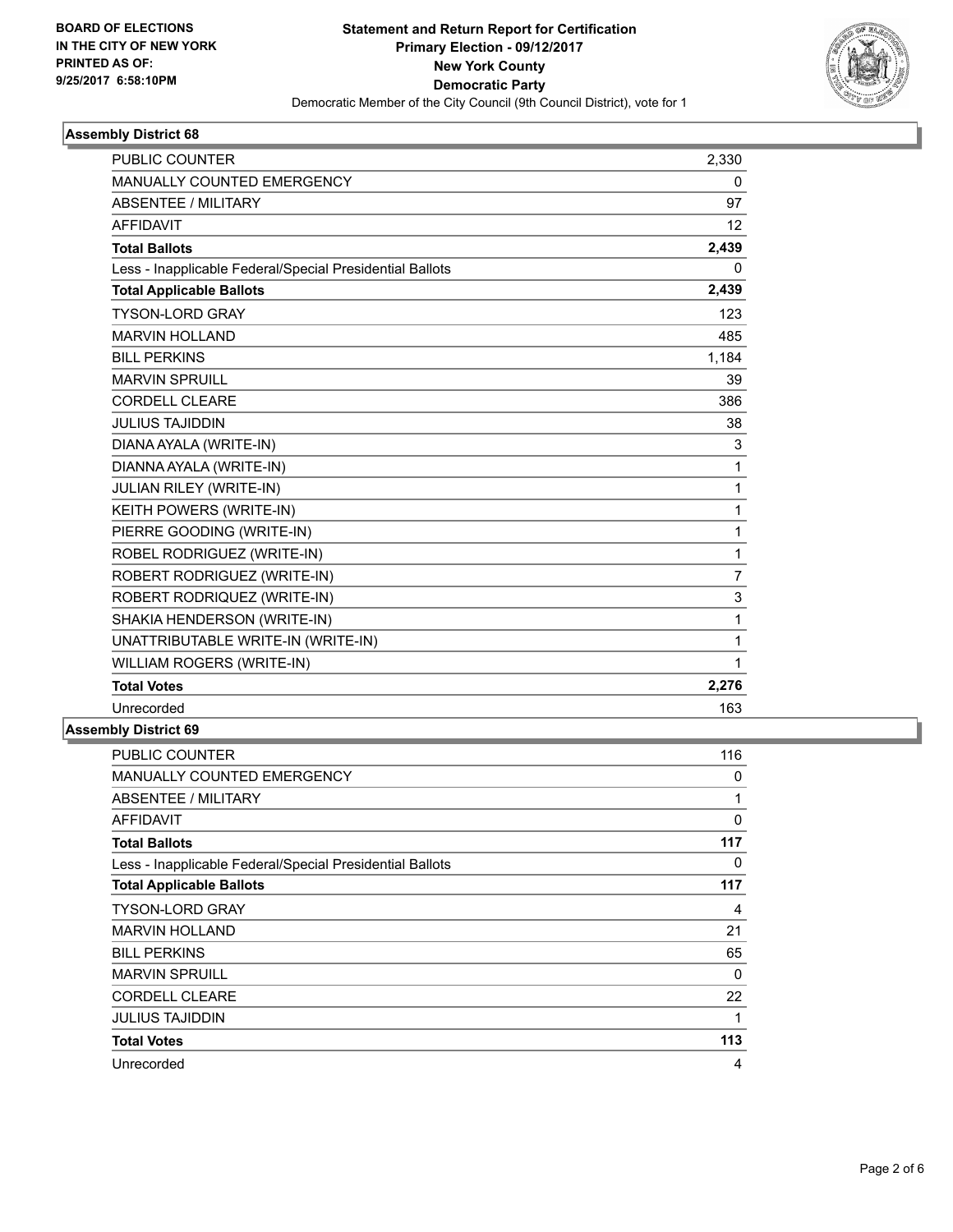

### **Assembly District 70**

| PUBLIC COUNTER                                           | 9,456                   |
|----------------------------------------------------------|-------------------------|
| <b>MANUALLY COUNTED EMERGENCY</b>                        | 0                       |
| <b>ABSENTEE / MILITARY</b>                               | 394                     |
| <b>AFFIDAVIT</b>                                         | 90                      |
| <b>Total Ballots</b>                                     | 9,940                   |
| Less - Inapplicable Federal/Special Presidential Ballots | 0                       |
| <b>Total Applicable Ballots</b>                          | 9,940                   |
| <b>TYSON-LORD GRAY</b>                                   | 859                     |
| <b>MARVIN HOLLAND</b>                                    | 1,873                   |
| <b>BILL PERKINS</b>                                      | 4,542                   |
| <b>MARVIN SPRUILL</b>                                    | 258                     |
| <b>CORDELL CLEARE</b>                                    | 1,835                   |
| JULIUS TAJIDDIN                                          | 168                     |
| ATHENA MOORE (WRITE-IN)                                  | 1                       |
| <b>BRIAN CONNER (WRITE-IN)</b>                           | 1                       |
| DIANA AYALA (WRITE-IN)                                   | $\overline{2}$          |
| DIANNE L. MACK (WRITE-IN)                                | 6                       |
| DOLINA DUZANT (WRITE-IN)                                 | 1                       |
| <b>IDONIS RODRIGUEZ (WRITE-IN)</b>                       | 1                       |
| <b>IDONY RODRIQUEZ (WRITE-IN)</b>                        | 1                       |
| JAMES S. DENNIS (WRITE-IN)                               | 1                       |
| JOHN JAMES (WRITE-IN)                                    | $\mathbf{1}$            |
| KEITH WRIGHT (WRITE-IN)                                  | $\mathbf{1}$            |
| MARK LEVINE (WRITE-IN)                                   | 1                       |
| MONA SATPHEN (WRITE-IN)                                  | 1                       |
| NORME CAMPUSANO (WRITE-IN)                               | 1                       |
| <b>NUBIS KALE (WRITE-IN)</b>                             | 1                       |
| OMAR JACKSON (WRITE-IN)                                  | 1                       |
| PIERRE GOODING (WRITE-IN)                                | 9                       |
| SAUDA AZIZA JACKSON (WRITE-IN)                           | 1                       |
| SHARON JOSEPH (WRITE-IN)                                 | $\overline{\mathbf{c}}$ |
| THOMAS LOPEZ-PIERRE (WRITE-IN)                           | $\overline{2}$          |
| UNATTRIBUTABLE WRITE-IN (WRITE-IN)                       | 4                       |
| <b>Total Votes</b>                                       | 9,574                   |
| Unrecorded                                               | 366                     |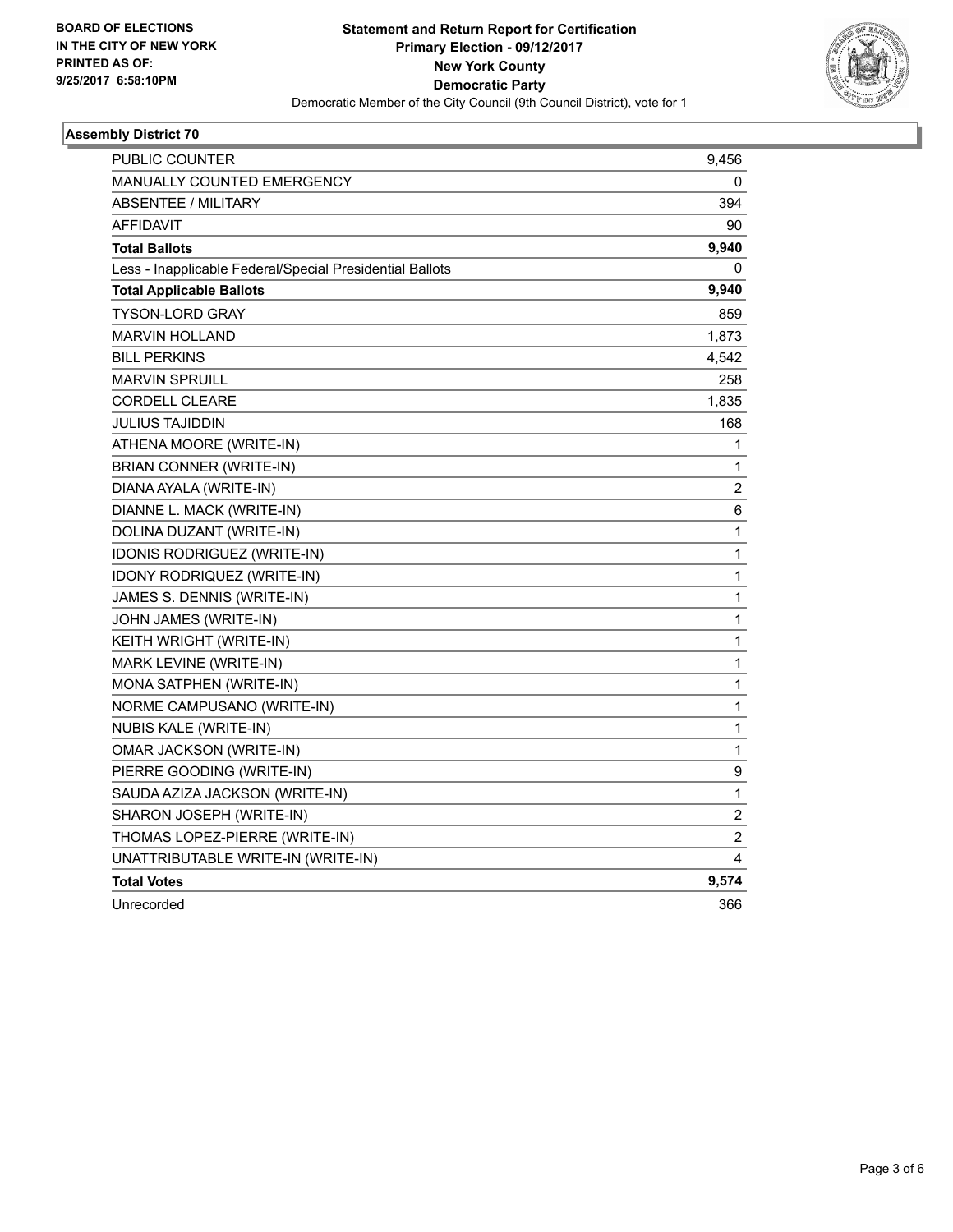

### **Assembly District 71**

| <b>PUBLIC COUNTER</b>                                    | 3,318 |
|----------------------------------------------------------|-------|
| <b>MANUALLY COUNTED EMERGENCY</b>                        | 0     |
| <b>ABSENTEE / MILITARY</b>                               | 151   |
| <b>AFFIDAVIT</b>                                         | 18    |
| <b>Total Ballots</b>                                     | 3,487 |
| Less - Inapplicable Federal/Special Presidential Ballots | 0     |
| <b>Total Applicable Ballots</b>                          | 3,487 |
| <b>TYSON-LORD GRAY</b>                                   | 289   |
| <b>MARVIN HOLLAND</b>                                    | 618   |
| <b>BILL PERKINS</b>                                      | 1,839 |
| <b>MARVIN SPRUILL</b>                                    | 63    |
| <b>CORDELL CLEARE</b>                                    | 427   |
| <b>JULIUS TAJIDDIN</b>                                   | 90    |
| ADRIANO ESPAILLAT (WRITE-IN)                             | 1     |
| DIANA AYALA (WRITE-IN)                                   | 1     |
| DIANNA L. MACK (WRITE-IN)                                | 1     |
| DIANNE L. MACK (WRITE-IN)                                | 1     |
| DONALD FIELDS (WRITE-IN)                                 | 1     |
| PIERRE GOODING (WRITE-IN)                                | 4     |
| SHARON JOSEPH (WRITE-IN)                                 | 1     |
| THOMAS LOPEZ PIERRE (WRITE-IN)                           | 1     |
| <b>Total Votes</b>                                       | 3,337 |
| Unrecorded                                               | 150   |
| mhly Nietriot 72                                         |       |

**Assembly District 72**

| PUBLIC COUNTER                                           |   |
|----------------------------------------------------------|---|
| MANUALLY COUNTED EMERGENCY                               |   |
| ABSENTEE / MILITARY                                      | 0 |
| AFFIDAVIT                                                |   |
| <b>Total Ballots</b>                                     | 0 |
| Less - Inapplicable Federal/Special Presidential Ballots |   |
| <b>Total Applicable Ballots</b>                          |   |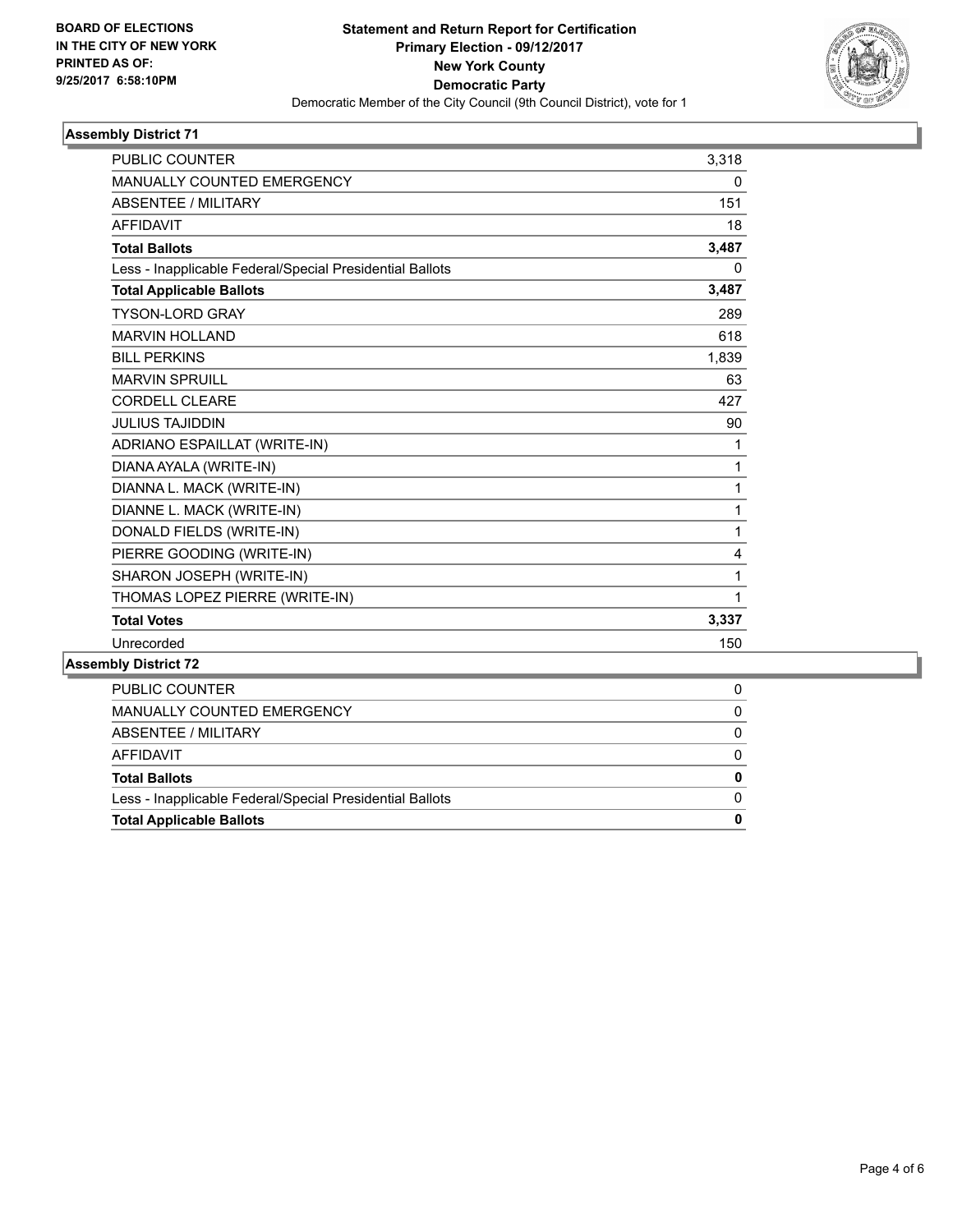

### **Total for Democratic Member of the City Council (9th Council District) - New York County**

| <b>PUBLIC COUNTER</b>                                    | 15,220         |
|----------------------------------------------------------|----------------|
| MANUALLY COUNTED EMERGENCY                               | 0              |
| <b>ABSENTEE / MILITARY</b>                               | 643            |
| AFFIDAVIT                                                | 120            |
| <b>Total Ballots</b>                                     | 15,983         |
| Less - Inapplicable Federal/Special Presidential Ballots | 0              |
| <b>Total Applicable Ballots</b>                          | 15,983         |
| <b>TYSON-LORD GRAY</b>                                   | 1,275          |
| <b>MARVIN HOLLAND</b>                                    | 2,997          |
| <b>BILL PERKINS</b>                                      | 7,630          |
| <b>MARVIN SPRUILL</b>                                    | 360            |
| <b>CORDELL CLEARE</b>                                    | 2,670          |
| <b>JULIUS TAJIDDIN</b>                                   | 297            |
| ADRIANO ESPAILLAT (WRITE-IN)                             | 1              |
| ATHENA MOORE (WRITE-IN)                                  | 1              |
| BRIAN CONNER (WRITE-IN)                                  | 1              |
| DIANA AYALA (WRITE-IN)                                   | 6              |
| DIANNA AYALA (WRITE-IN)                                  | $\mathbf{1}$   |
| DIANNA L. MACK (WRITE-IN)                                | 1              |
| DIANNE L. MACK (WRITE-IN)                                | $\overline{7}$ |
| DOLINA DUZANT (WRITE-IN)                                 | $\mathbf{1}$   |
| DONALD FIELDS (WRITE-IN)                                 | 1              |
| IDONIS RODRIGUEZ (WRITE-IN)                              | 1              |
| <b>IDONY RODRIQUEZ (WRITE-IN)</b>                        | 1              |
| JAMES S. DENNIS (WRITE-IN)                               | 1              |
| JOHN JAMES (WRITE-IN)                                    | $\mathbf 1$    |
| JULIAN RILEY (WRITE-IN)                                  | $\mathbf 1$    |
| KEITH POWERS (WRITE-IN)                                  | 1              |
| KEITH WRIGHT (WRITE-IN)                                  | 1              |
| MARK LEVINE (WRITE-IN)                                   | 1              |
| MONA SATPHEN (WRITE-IN)                                  | 1              |
| NORME CAMPUSANO (WRITE-IN)                               | $\mathbf{1}$   |
| <b>NUBIS KALE (WRITE-IN)</b>                             | 1              |
| OMAR JACKSON (WRITE-IN)                                  | 1              |
| PIERRE GOODING (WRITE-IN)                                | 14             |
| ROBEL RODRIGUEZ (WRITE-IN)                               | 1              |
| ROBERT RODRIGUEZ (WRITE-IN)                              | 7              |
| ROBERT RODRIQUEZ (WRITE-IN)                              | 3              |
| SAUDA AZIZA JACKSON (WRITE-IN)                           | 1              |
| SHAKIA HENDERSON (WRITE-IN)                              | 1              |
| SHARON JOSEPH (WRITE-IN)                                 | 3              |
| THOMAS LOPEZ PIERRE (WRITE-IN)                           | 1              |
| THOMAS LOPEZ-PIERRE (WRITE-IN)                           | 2              |
| UNATTRIBUTABLE WRITE-IN (WRITE-IN)                       | 5              |
| WILLIAM ROGERS (WRITE-IN)                                | 1              |
| <b>Total Votes</b>                                       | 15,300         |
|                                                          |                |